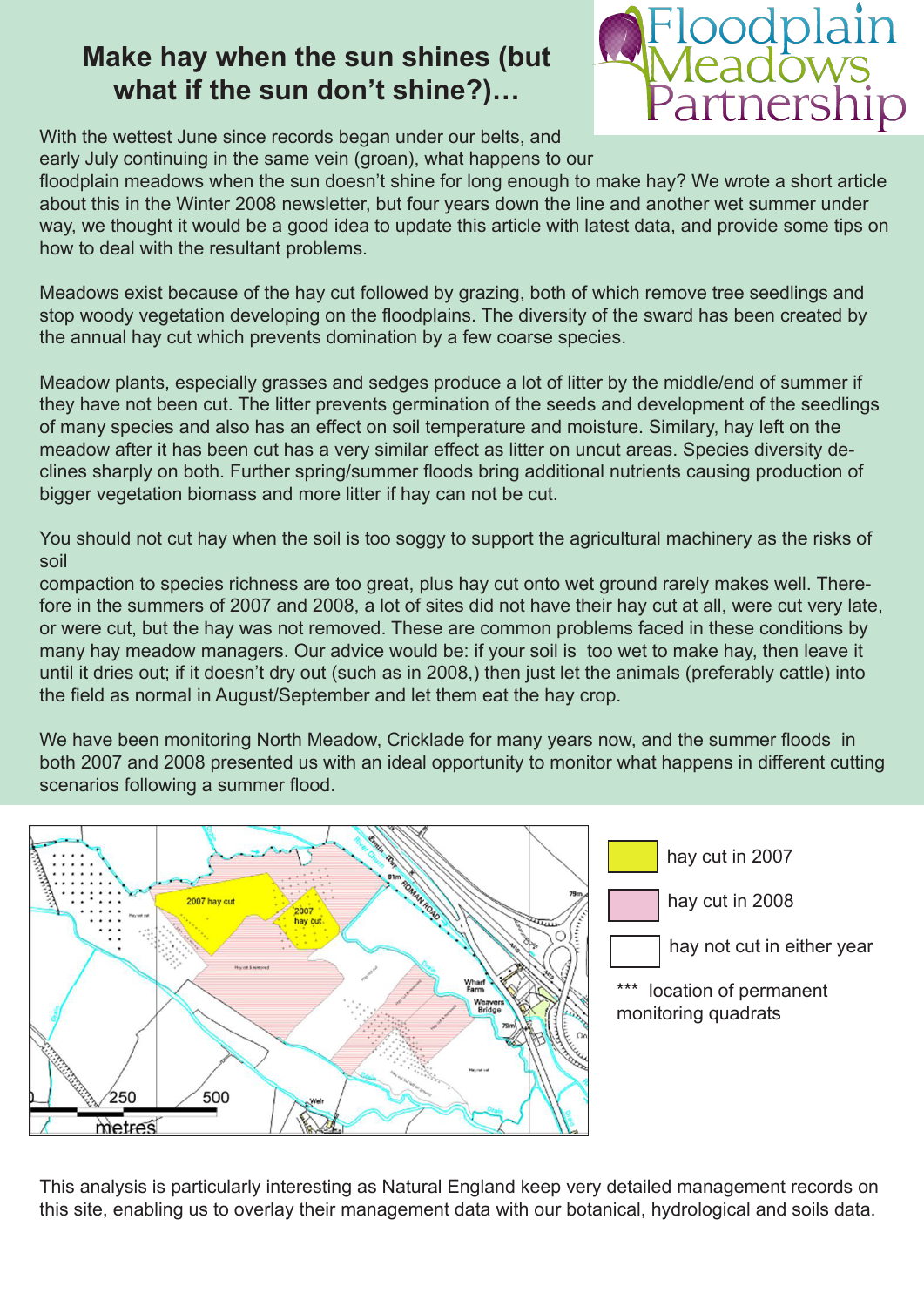## **Management data from North Meadow**

The summer flood events of 2007 and 2008 prevented much of the hay crop from being cut and removed from site. The map (page1) describes the different cutting patterns that happened across our 4 blocks of quadrats (320 quadrats in total).

So you can see from the management map that we have botanical data over several years following several different cutting patterns.

Graph 1. Plant species richness in relation to hay cutting pattern at North Meadow NNR, Cricklde highlighting the 2007-08 summer floods



The rate of decline and subsequent recovery in species richness appears to be closely linked to hay management in 2007 and 2008. Where a normal hay cut was taken in both years, the species richness only showed a small decline in 2008 and started to recover in 2009 (green flowers). Areas that were uncut in 2007, but cut in 2008 showed a greater decline in richness in 2008 (blue triangles), whilst those areas that were left uncut in both years continued to decline into 2009 (red dots).

Species richness is still lowest in the plots that were uncut two years in a row. The data are currently being analysed to see whether the main drivers for this continued slower recovery in areas uncut for two years are to do with nutrient increase as a result of hay not being removed from site, or the effects of shade cast by the dominant speceis when left uncut on the more diminutive members of the community.

Mike Dodd

East Cottingwith Ings (Yorkshire) in June; the meadows are wet and cannot drain as the river levels are too high